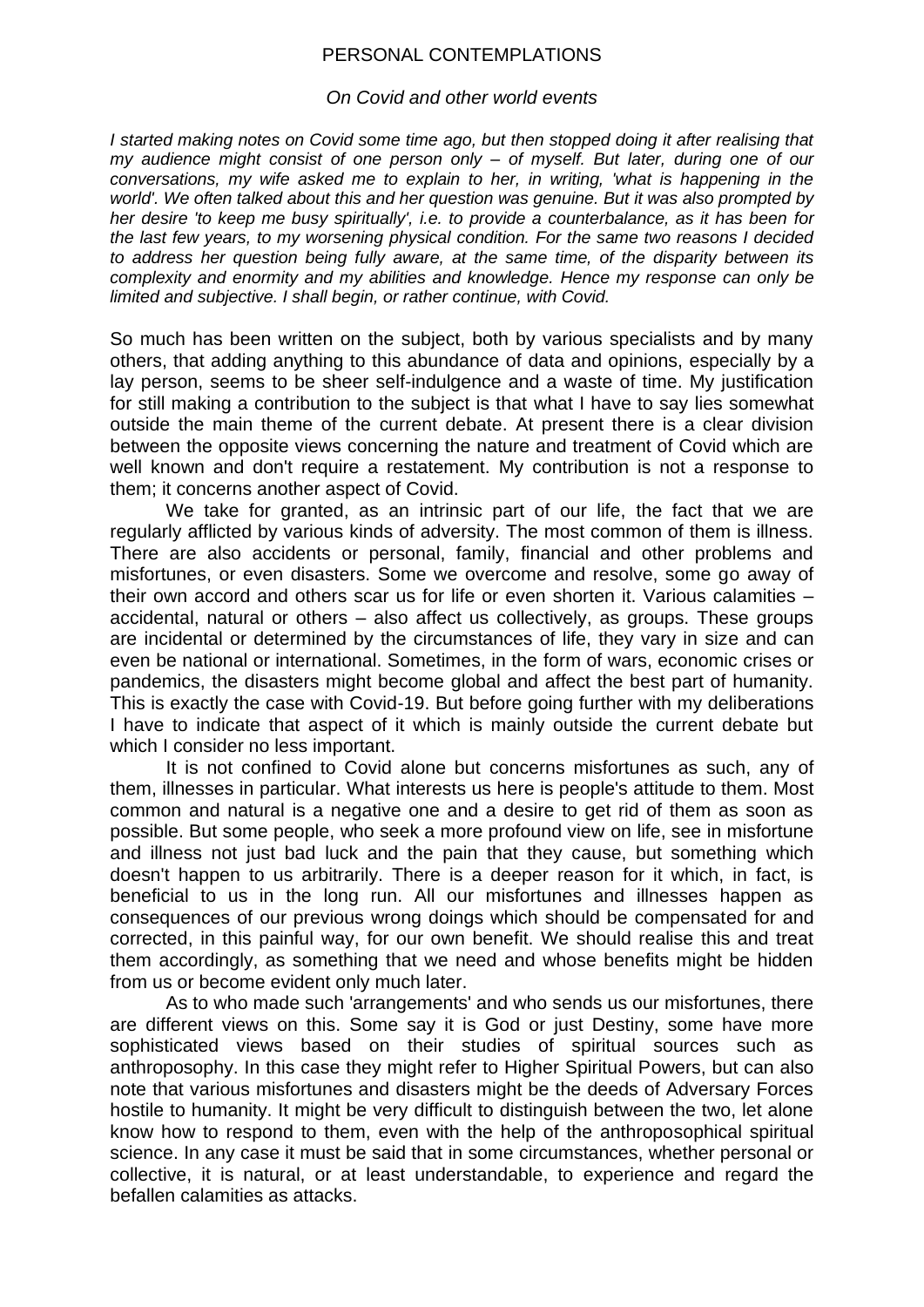In my view, we have every reason to call the present pandemic of Covid-19 an attack on mankind, whether we mean it metaphorically or literally. As such, this is the most global, devastating and diverse attack on humanity in all of its history aiming to cause it maximum damage. It attacked all major spheres of life: health, economic, cultural, social and political. It caught us unawares, unprepared and powerless. On an individual level, it attacked both human physical and mental organisations. We are confused and divided as to its nature and how to cope with it. As a whole, if we imagine that behind it there is someone who, being in a position to do so, contrived to harm humanity to the utmost, to its destruction, this pandemic is the most comprehensive and clever execution of that evil intent. Even as science-fiction not every human fantasy is capable of devising such a nightmarish devilish scheme.

Unfortunately it is here, as a reality, affecting every one of us regardless of our views or actions. This, being all victims, became our common ground. Unwelcome as it is, this factor is the only one which unites us without, alas, providing a common language and answer. As humanity we, despite all our extraordinary achievements in various spheres of life, can't respond to this disaster in a reciprocal way, i.e. with a comprehensive understanding and decisive actions. We are doing our best of course, but as humanity we've been outmanoeuvred. What is more, our division and disagreements, inevitable as they are, play into the hands of the attacker. The battle is still going on, without a clear outcome, but people are already talking about 'the lessons to be learned'. Not before time, but what lessons, what would be their nature? At the present state of the prevailing consciousness they can only be a reflection of the very reasons that have caused the present helpless situation itself. This brings us to my wife's original question about 'what is happening in the world' which I'll try to address now.

**…**

Verily, man proposes – God disposes. The above intention of mine couldn't be carried out due to the events beyond my control – I suddenly found myself in hospital without any prospect of continuing my contemplations and my work. But later, while still in hospital, I felt that I could resume my inner activity though not to the extent it was before hospitalisation. I also realised that I might never achieve the previous level of workability and that I should use the present opportunity the best I could. I knew I wouldn't be able to open and develop new themes as I intended in answering the question of what is happening in the world. But I had some further thoughts regarding two themes which I had explored earlier in my other works and which are also relevant to this question: Israel (Arab-Israeli conflict, to be precise) and anthroposophy. I felt I could develop these thoughts and make them presentable, though, by necessity, in a simple and simplified way. Here is the result of my 'hospital contemplations':

## Arab-Israeli conflict

Before Covid imposed itself on us, this conflict was perhaps the most prominent single item on the world agenda. Among the world events it is also the most persistent and long-lasting due to the inabilities of the parties to resolve it. Over the years there has been no lack of propositions aiming at solving it which came from the Israelis and Arabs, as well as from members of the international community, only to be rejected in the end by one or both parties. Many consider this conflict insoluble as the parties' positions appear to be irreconcilable. But are they irreconcilable in principle, by their very nature, or for being unrealistic, or due to the intransigence of one or both parties? Would the same conflict have been resolved by now by other, more reasonable, tolerant and, mainly, willing to compromise, opponents?

To understand this better, one should first know the parties' positions as they are, without contraposing them against each other. As both parties reject each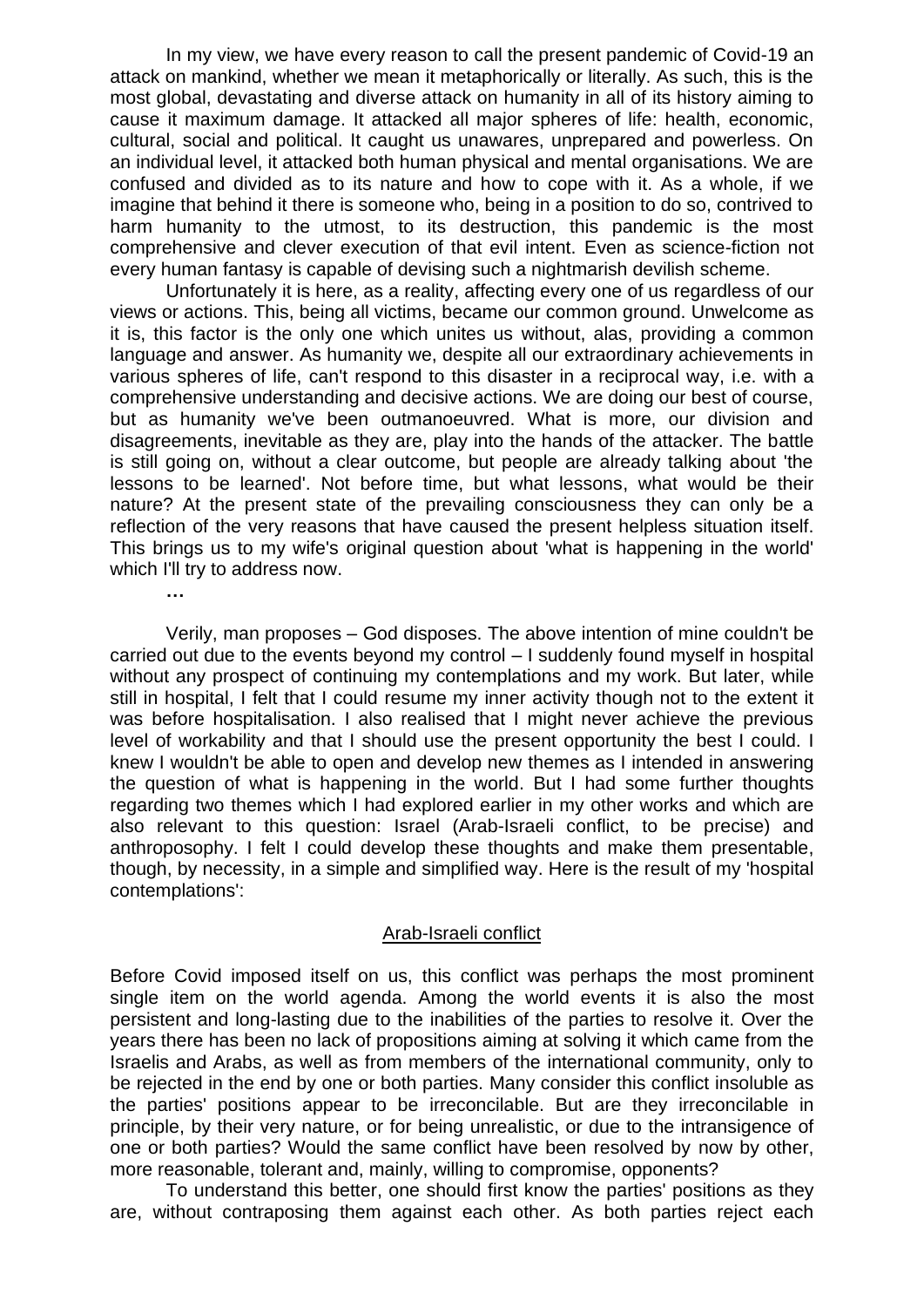other's position, it is enough in this case, at least to begin with, to examine one of them. I propose to do this with regard to the Arab position as it can be more clearly defined and easier to comprehend. There are two major factors which define it.

The first one is the Arabs' perception of the conflict which is as follows: the Jews invaded and conquered their land, forced them out of their houses, took their property and created on their territory their own state relegating them to the existence of homeless and destitute refugees in other countries. It is not our task to verify this perception against historical facts and events or to challenge it in any way. What is important for us is the perception as it is, being, as was mentioned above, one of the defining factors of the Arab position.

Inseparable from this perception is the pledge of the Arab leaders to throw the Jews out of Palestine to enable the refugees to promptly return to their homes. This was over 70 years ago, and this pledge, despite continuous efforts of its proponents, remains unfulfilled. During these years there have been several wars and many military confrontations between the Arabs and the Israelis with many victims on both sides, without any perspective for the Arabs to achieve their objective.

In the meantime there have been huge changes in the area, both material and psychological. First of all they concerned the refugees themselves, i.e. those who remained ones. Their number was multiplied by their numerous descendants, but there is no question of them being destitute – all these years they've been generously helped and supported in their refugee status by the international community. This is the way of existence to which they are accustomed now, while their new generations don't know any other life. Nevertheless, they claim their 'right of return' and its material components – their land, their houses and their property.

But much greater changes occurred in the object of their claim – demographical, geographical, economic, political, military, etc. As to the material components of their specific demands, they, for all intents and purposes, don't exist any longer, at least not in their original form. Now all these changes, as their earlier failures and empty promises of their leaders, didn't moderate the Arabs' claim which constitutes the material aspect of their position.

The other aspect which defines it is psychological and there are two elements to this. One is the elevation by the Palestinian Arabs of the losses sustained by them in their conflict with the Israelis to the status of national commemoration and engraving it in their culture and even into everyday life as a permanent reminder of their disaster. The other element has already existed as a particular national/cultural phenomenon. It is a profound sense of honour and dignity or, equally, dishonour and disgrace, which is felt by these people and which happens to be at the very centre of their conflict with Israel. The original humiliating failure to achieve their objective and fulfil their pledge vis-a-vis the triumphant creation of the State of Israel, was repeated by further not less painful military defeats in subsequent years with the Jewish State becoming more prosperous, powerful and confident. Given their disposition of soul, it is difficult to imagine anything more hurtful than this to the Arabs' honour and pride. For them the only way these can be restored is by cleansing their land of all Jews and throwing them into the sea, though it is difficult to say what motivates them more – their sense of disgrace or hatred towards the Israelis and Jews. In any case this outcome is the aspiration and hope of practically all Palestinian Arabs, while many of them have devoted their lives to this objective. Their determination is not limited to rhetoric, slogans or prayers; they equip themselves with weapons and continuously attack Israel and the Israelis. Being refugees, it wouldn't be possible for them to do this without the support and material help from the outside, whether it came from some organisation, or individual states, or the international community.

The overall Arab position as described above is not compromised by their periodic declarations of readiness to compromise, by their occasional talks and negotiations with the Israelis and even by some agreements with them. All these are either meant as propaganda for international consumption, or are acts of political or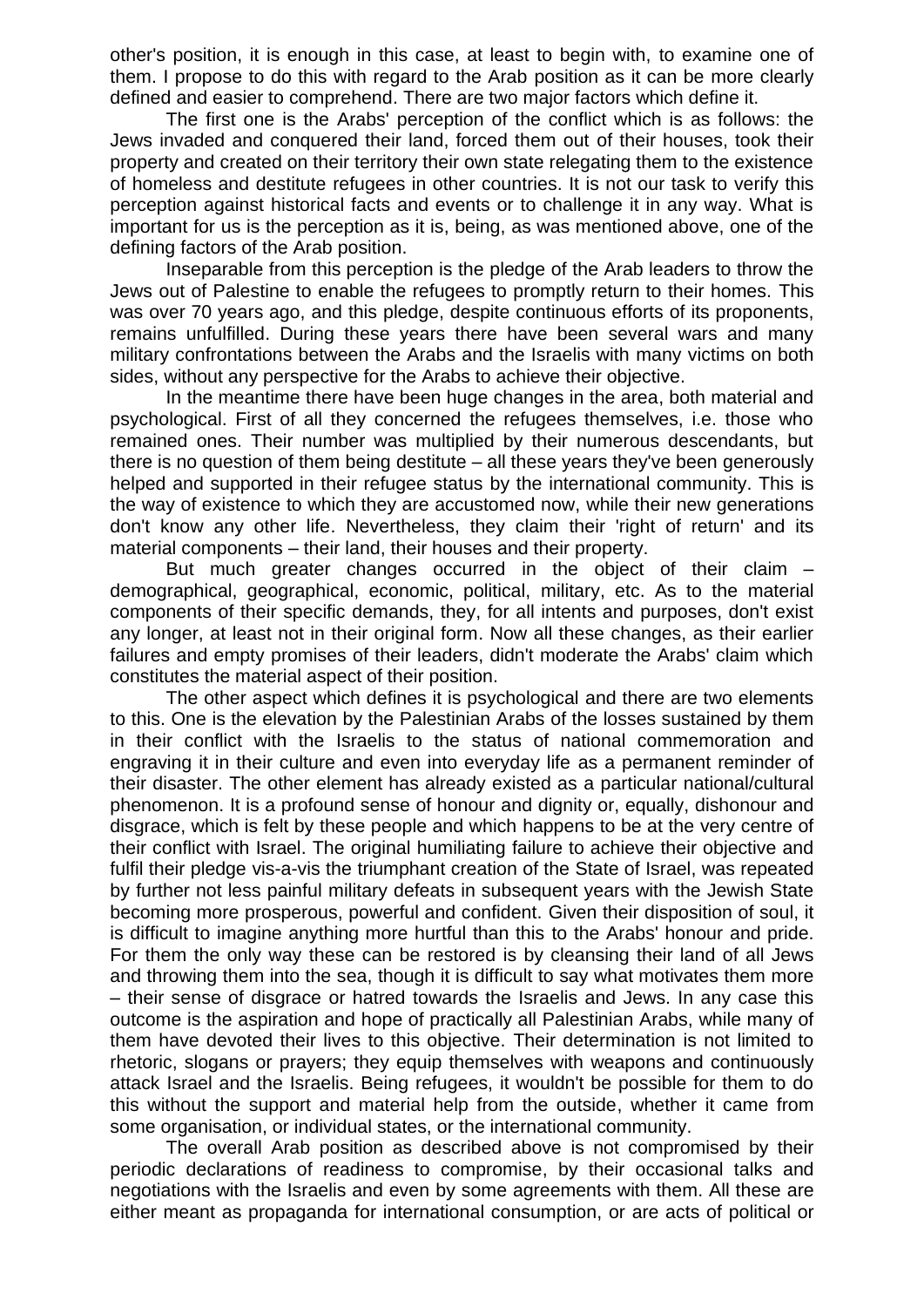economic expediency, or regarded as transitional means, the stepping stones as it were, towards the final objective.

Thus, according to the Arab position, the only way to resolve this conflict is to eliminate the other party, the State of Israel. Irrespective of whether such an objective is reasonable or realistic, the Arabs have been able to pursue it because all these years they have been helped and sustained – economically, politically and military – by someone else, from the outside. This outside help, if nothing else, allows us to say that there are three parties to this conflict.

In fact, the third party, of a variable composition and a changing role, has always been there as an integral part, even before the present conflict began. It was, in a way, its instigator and contributed profusely to its development. Originally the third party was what we may call the Western or Christian world, with its relentless anti-Semitism which drove the Jews to escape this world to their historical birthplace, Palestine, and create there their own home and state. What happened as a result was a precursor of the current conflict. And the third party was there, in situ, and had a clear identity, as the Ottoman Empire at one time and the UK at another, though it was also present as a wider entity.

At present the third party can be defined, broadly, as the international community. It is not shy to exert its influence on the parties or even interfere directly into the conflict – politically, economically, diplomatically and even militarily. It does it collectively, through the United Nations and other organisations, or as individual states. But all this is outside the scope of our deliberations. We are only interested in the financial/material help given to the Palestinian refugees and only in the context of the Arab position.

It goes without saying that refugees, with no income, do need such help. But for how long? The answer seems obvious: till they are settled, one way or another, and are capable of supporting themselves. It hasn't happened to the Palestinian refugees in over 70 years and there are no signs that it will happen any time soon or ever. There are various reasons for this, but underlining them all is, in my opinion, just one – the Arab position. Any settlement at present will necessitate a change in it, readiness to compromise which they are unwilling to grant. For this or any other reason they prefer to carry on the existence of subsidised refugees which allows them to adhere to their position. Thus, what was intended as a temporary and purely humanitarian help turned into an unconditional and open-ended subsidy to the 'eternal' refugees, generation after generation. It not only morally corrupts these people, but protracts the conflict and allows the Arabs to empower themselves with political and even military weapons.

It is not to say that this is the only factor contributing today to the conflict or that there is any bias intent in it. Nevertheless, unaccompanied by proper thinking and a constructive policy, this help by itself maintains the existing status quo and encourages the Arabs to keep their hopeless position alive.

## Anthroposophy

Regarding my original intention, I have written enough on the subject of anthroposophy, be it anthroposophy per se, or the Anthroposophical Movement, or the Anthroposophical Society, or anthroposophists. If I decided to return to this subject now it is only because of the new situation in the world created by Covid. I had a question which I wanted to explore: Does the presence of anthroposophy and the anthroposophical community in the world change anything in this situation? Do they make any positive contribution to it or just carry on their parallel and detached existence alongside it?

As it happened, I did write in the past, in my work *Concerning the History of the Anthroposophical Movement*, of an anthroposophical contribution to the world. That contribution, by the Anthroposophical Society and its members, was a negative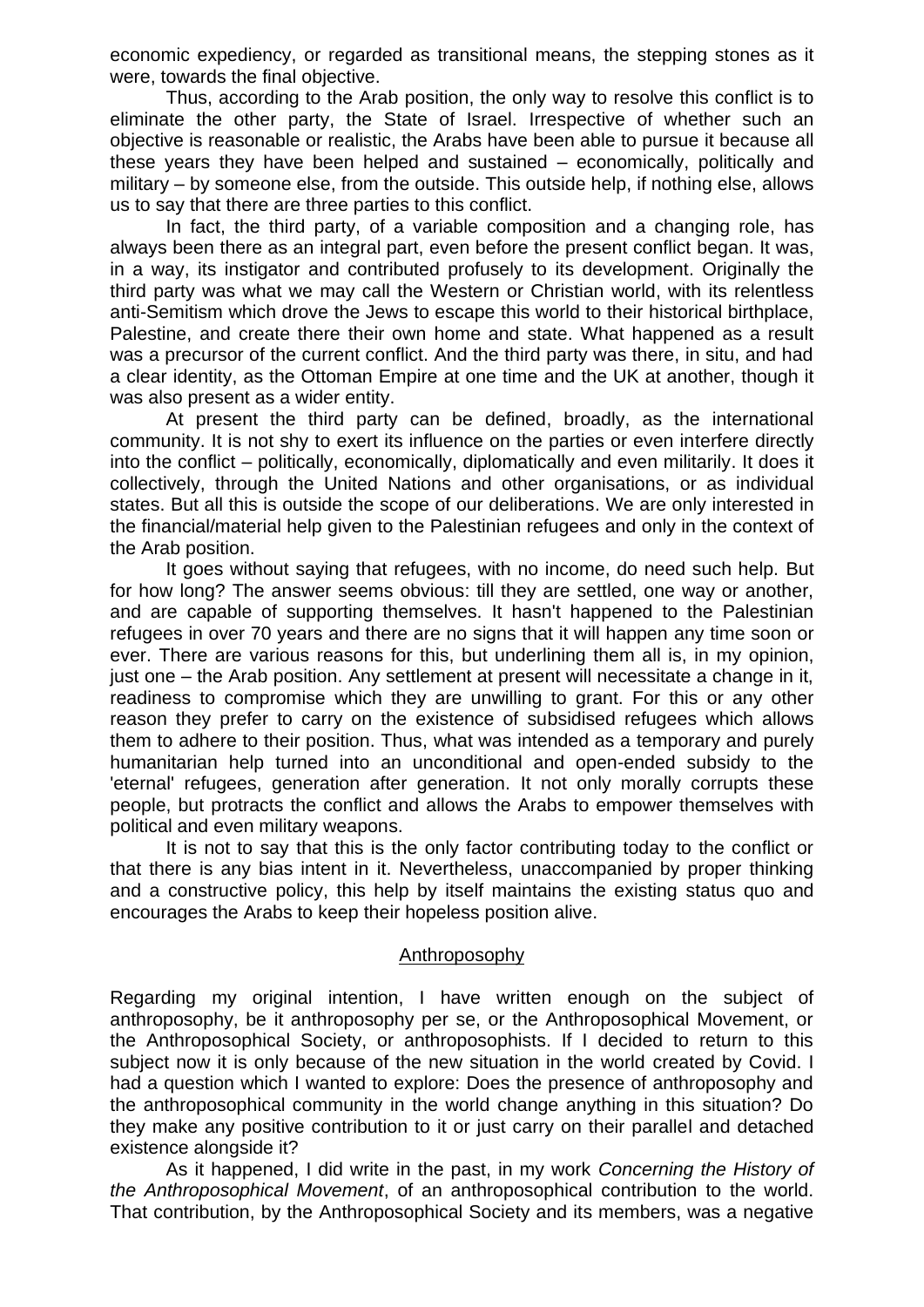one, due to their pretence, after Steiner's death, to be of the high spiritual entity to which they had been elevated by his leadership, but which had ceased to exist when he died. Unfortunately this damaging falsehood continues to exist in the world. However, it doesn't prejudice my present investigation into any anthroposophical contribution to this new situation, if it happens to be there.

By contribution I don't mean here numerous assertions and statements on Covid made by anthroposophists, both professionals and lay people, like my own above. I'm not in a position to judge them and their value. Rather I wish to examine anthroposophical contribution in the light of the principle suggested by Steiner for some critical situations when the wrong or evil can't be removed or avoided (the situation apropos which this principle was suggested by Steiner was created by himself (!) – see the above *Concerning the History of the Anthroposophical Movement*, p.133).

According to Steiner, the best way to confront the unavoidable wrong or evil is to contrapose it with the right and the good. In the anthroposophical context it means to bring into the world the utmost genuine anthroposophical work and also the utmost anthroposophy and spirituality. So what is coming in this respect from the anthroposophical community into the world? In the first place, it is anthroposophy itself. There is no doubt that it is only thanks to anthroposophists and the Anthroposophical Society that anthroposophy continues to be in the world today. And it doesn't only exist – it lives, as is evident from specific anthroposophical activities.

To begin with, it is a process of acquainting oneself with anthroposophy by reading and studying Steiner's revelations about the spiritual world. Thus, its content, its facts, events and beings, enter the earthly domain via a particular individual. When this person deepens his studies and then develops his own anthroposophical thoughts and ideas, the anthroposophical/spiritual content which comes through him into our world becomes much richer. Some individuals grow into true researchers of the world of spirit and then their contribution to our world reaches a very high level.

When individuals striving for anthroposophy come together to pursue their interests collectively, they enrich not only themselves but also their contribution to the world. Their collective work takes different forms – regular study groups, special meetings and events, workshops, seminars, conferences, symposiums, etc. And it concerns not only general anthroposophical knowledge. Many individuals apply it to their professional fields thus enriching both themselves and those fields. They also do it individually and collectively. Of a particular importance and value is the application of the anthroposophical knowledge to practical activities in life like medicine, education, agriculture, economy, social sphere, etc.

And, finally, a very special anthroposophical contribution comes through the meditative work which some anthroposophists carry out diligently and consistently. They work with meditations given by Steiner to anthroposophists to facilitate their connection with the spiritual world. If done properly, an opening to the spiritual world is established for the individual and, through him, a channel between the two worlds. In some cases, to increase its effect, the meditative work is done collectively. All in all, it is impossible to overestimate the value of the meditative work both for those who carry it out and for the world in which they live.

All these examples of the anthroposophical activities are taking place today and are the reality of life. Unfortunately not all of them qualify for 'anthroposophical contributions', which is decided by higher than human beings authorities. But those which are, go on the historical-spiritual record to testify that at the time of the pernicious Covid there has been a healing anthroposophical presence in the world.

Yet someone might object that, firstly, all these activities are not a specific response to the Covid attack and, secondly, they don't amount to much in the face of this attack. I can answer the first objection by saying that there have also been many specific responses to Covid which I mentioned above, without qualifying them spiritually. There might be others, of a deeper spiritual nature, of which I am unaware